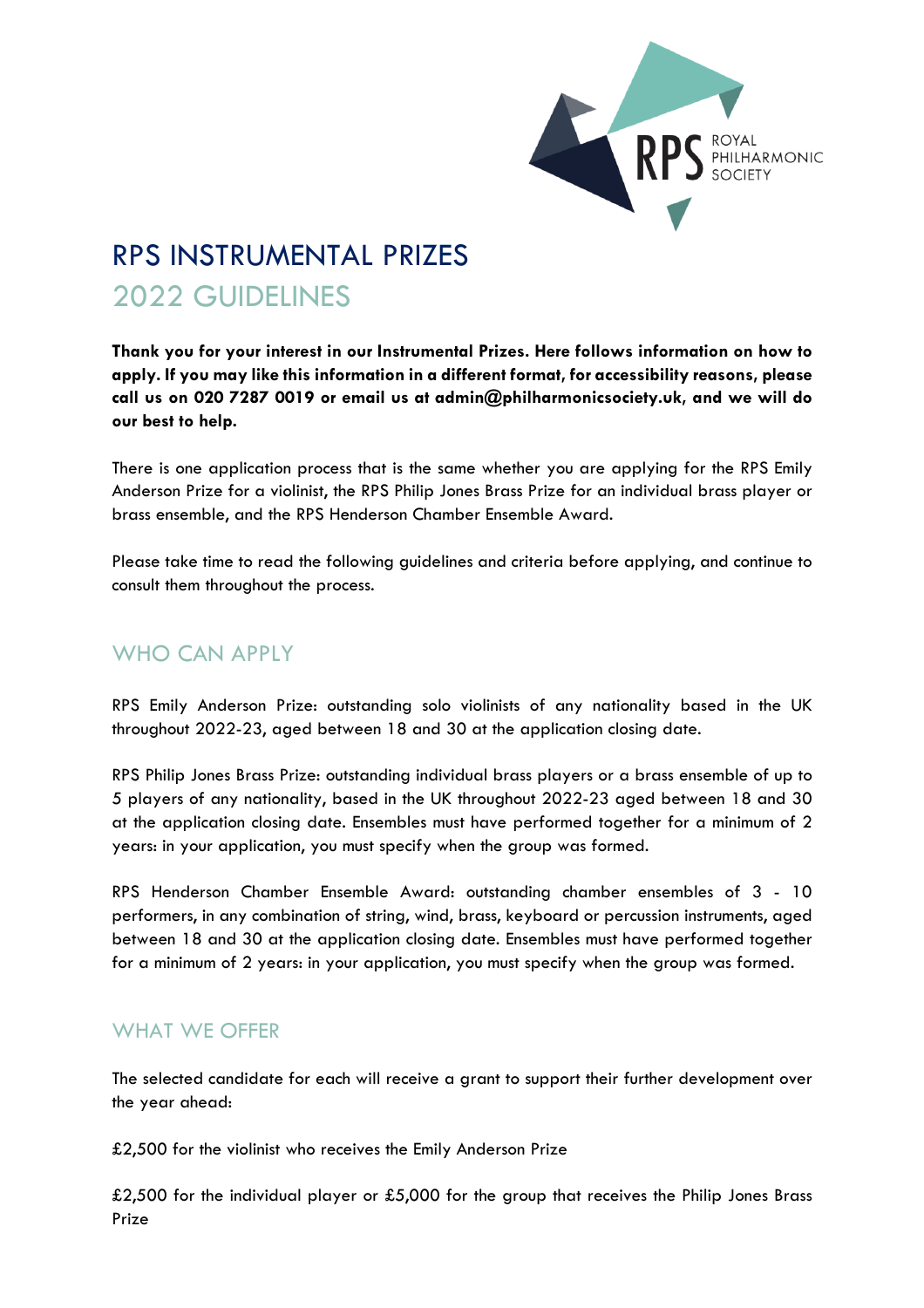#### £5,000 for the group that wins the Henderson Chamber Ensemble Award

Grants are usually given in two portions: the first half when we announce the recipients in Autumn 2022; the second half around six months later in Spring 2023 to be used in the second half of the year since winning.

We want the ensure the money we give is of genuine benefit to you, in terms of both developing your musicality and building your profile. Duly, our application form will ask you two key questions requiring short but considered answers:

- What further steps do you wish to take in the year ahead to raise your standard and technique musically?
- How would you then share and showcase that improved artistry through distinctive performance, digital outcomes, or other means?

While recipients will then be expected to fulfil these plans of their own accord, the RPS team will be here to make supportive suggestions and connections for you through the year. We will also feature you prominently on our website and widely-followed social media. In return, we will ask you at some stage to account your progress for us to share with RPS Members and the kind supporters who make these prizes possible. Also, we believe it's important that all musicians make time to inspire their community, and we like to tell our followers how the musicians we support are doing this. If you are invited to audition for any of our prizes, at that stage we will ask you to share ideas for how you might do this in the year ahead.

## HOW TO APPLY

Applications should be submitted via the form on the RPS website. Applicants should complete the form themselves where possible, but may elect another person to complete it on their behalf if needs be. Simply visit the page of the prize that interests you and follow the link supplied there. Brass ensembles eligible for both the Philip Jones Brass Prize and the Henderson Chamber Ensemble Award can simply fill in one form for either and tick the relevant box to be considered for the other, if they wish.

In the application form, you will be asked the key questions detailed above. Additionally, you will be asked to submit some basic information about you or your ensemble and the players within it. Ensembles will need to choose one player to be the designated primary contact. Here, you will also be asked to provide your fixed residential address in the UK. If you are currently a student living away from home in higher education, this should be the address of your family home. You will also need to provide the name and email address of a referee (such as a current or recent teacher, or someone who knows you professionally) who can write a short reference, stating how they know you and why they believe you deserve this support for your plans. You will need ask them to send these by email to admin@philharmonicsociety.uk to arrive no later than the closing date (see below). In the subject heading of the email, they should simply write 'Instrumental Prize reference for' followed by your name. It is your responsibility to ensure this reference is sent to us by the closing date. We can only consider applications for which we have a submitted reference.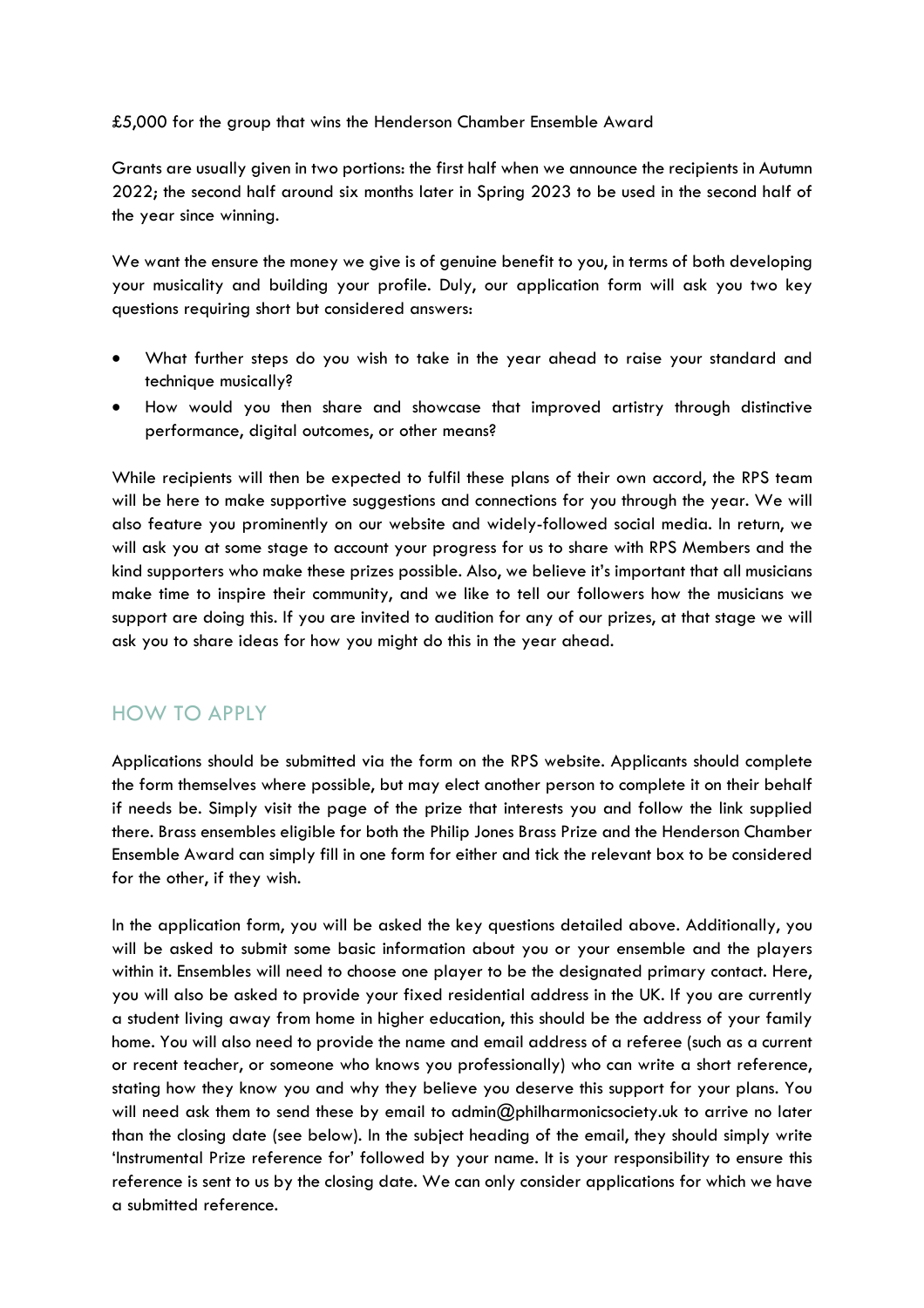You will also need to supply some recent footage of yourself which demonstrates a versatile, varied and strong musical character, complying with the requirements below:

- 1. We would like to see you play two pieces by contrasting composers: these can be complete works or complete movements of works.
- 2. These should be filmed 'live', with or without an audience, using either one or more cameras, but not edited together from multiple performances.
- 3. The two pieces can be submitted within the same film or as separate films. If you do not commence playing at the very start of either film, you must provide the time in minutes and seconds at which you do start playing each piece.
- 4. Filming must have occurred since 2019 (you are asked to supply the date of filming in the application form).
- 5. Films should be submitted as links (public or unlisted) to YouTube, Vimeo or equivalent platforms. We regret we cannot accept footage in any other format. You may send links to films that are privately listed online if you prefer, but please ensure to include any passwords with your links in the application form.

#### **The closing date for applications is 11am on Friday 6 May 2022.**

We are continually striving to address how we can minimise barriers to the widest possible range of applicants and are proud to have adopted Sound and Music's Fair Access [Principles.](http://soundandmusic.org/projects/sound-and-musics-fair-access-principles) We particularly welcome applications from under-represented demographics, particularly under-represented demographics, such as those who are Black, Asian and ethnically diverse, and those who are disabled. If you feel that any part of our offer - or the experience in applying for it - could inhibit any such person from applying, please do let us know (contact details below) and we will be happy to address this.

#### NEXT STEPS

Applications will be reviewed and shortlisted by RPS staff and experts from the music profession newly invited to fulfil this role each year.

In early June, we will be in touch with all applicants, inviting those shortlisted to audition a little later in the year. Mindful that you may have other plans over the Summer, auditions are set to take place in London on Sunday 25 September 2022. If you are applying, we recommend you pencil that date in your diary now, as we will not have scope to offer alternative audition dates.

Here you will meet a small, friendly panel comprising key figures from the music profession.

Your audition will last approximately 20 minutes. In this, the panel will look forward to hearing you play and will also take the time to have a short chat with you about the plans you have presented in your application.

Though naturally we will not have time to hear them all, we ask you to prepare three pieces which clearly reflect your musical strengths, personality and interests, and cover a range of genres and styles. At least one of the pieces should be contemporary / by a living composer. On the day, the panel will ask to hear an extract from each and possibly - if a work has multiple movements - contrasting passages from the same piece.